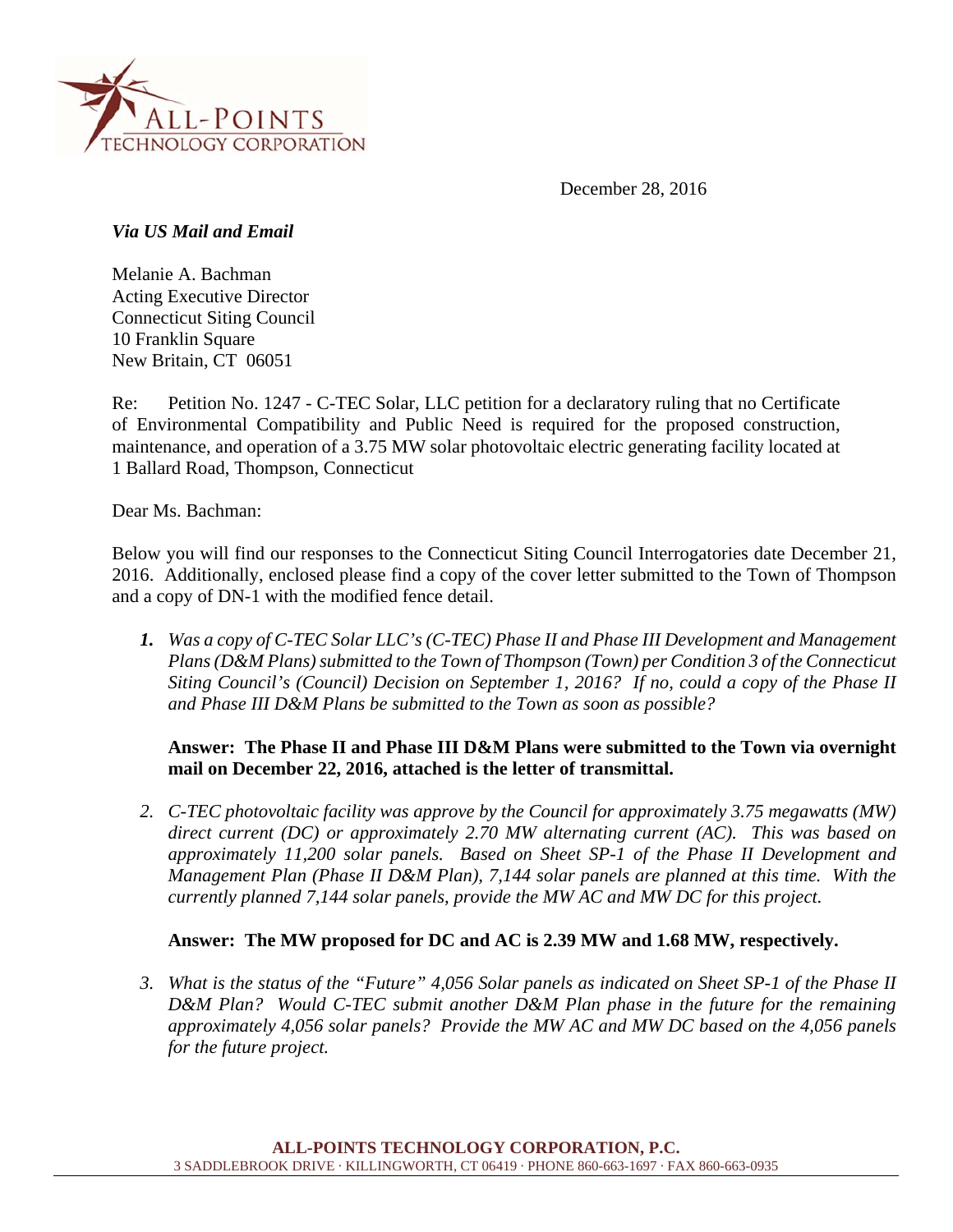**Answer: C-TEC is currently in the process of finalizing financing for the second phase of the project. C-TEC does not plan to submit an additional D&M Plan for the second phase but, to the extent requiring Siting Council approval, will submit any changes to the D&M Plan should that occur in the future. Both phases of the project should be considered under the current D&M plan. The second phase of the project will be 1.361 MW AC (960 kW DC).** 

*4. Sheet DN-1 of the Phase II D&M Plan does not include the angle of the solar panels with the horizontal or maximum height of the panels. Based on the Council staff report for Petition No. 1247, the top of the solar panels would be approximately 7-foot 10-inches and the oriented at 25 degrees above the horizontal. Are these specifications still correct? If no, please update.* 

## **Answer: These specifications are still correct.**

*5. Would the overhead electrical feeder that connects the equipment compound to the existing electrical distribution on Route 193 be sized to support the planned and future power output or just the planned? While an overhead utility crossing of Route 193 is planned, has C-TEC considered an underground (i.e. trenching) utility route to cross Route 193? Has C-TEC confirmed with Eversource that the distribution system can support the planned MW AC at this time?* 

**Answer: The overhead electrical feeder will be sized to accommodate the planned and future output of the facility. An underground route to cross Route 193 was not considered to be practical for this project after discussions with Eversource. C-TEC has confirmed with Eversource that the distribution system when upgraded by Eversource can support the planned MW AC.** 

*6. Would C-TEC need to apply for a Highway Encroachment Permit from the Connecticut Department of Transportation for any work performed within the Route 193 right-of-way?* 

**Answer: C-TEC is not proposing any work within the Route 193 right-of-way. The work that needs to be performed in the right-of-way is the responsibly of Eversource and should Eversource require a Highway Encroachment Permit, Eversource would be responsible to apply for and obtain such permit.** 

*7. Would the existing gravel maintenance drive need to be upgraded prior to construction traffic to construct the solar facility? Would the entire access drive require a gravel upgrade or just select portions?*

**Answer: The existing gravel drive is expected to be upgraded during the overall construction of the project but is not required to construct the solar facility. The majority of the gravel drive will require a 2" overlay per C-TEC's geotechnical engineer and the section near the electrical compound would require the full depth upgrade.** 

*8. Even though Sheet SP-1 of the Phase II D&M Plan identifies the Federal Emergency Management Agency (FEMA) 100-year flood line as "Approximate," did C-TEC ensure that it accurately reflects the 1984 FEMA data that C-TEC references in the cover letter of its Phase II D&M Plan?*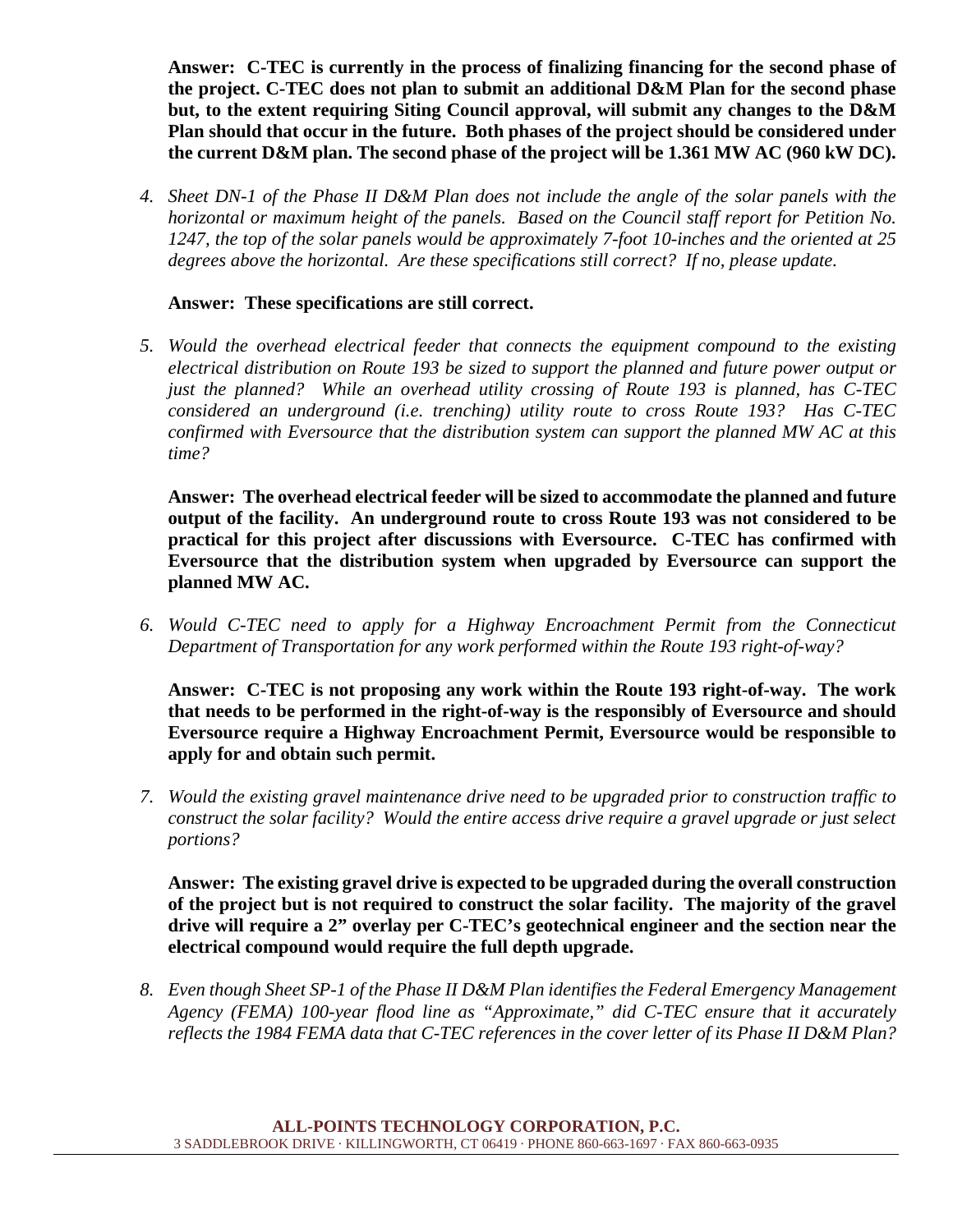**Answer: C-TEC's Engineer scaled and digitized the FEMA map based on the features available including the railroad track, I-395 and Ballard Road and feel that to the best of their abilities that the line shown accurately reflects the 1984 FEMA data.** 

*9. With a 100-year flood line established by FEMA, one could reasonably expect to find a fair amount of flooding evidence having occurred in this area of the site in the past. Were alluvial and/or floodplain soils identified in the norther portion of the site in the vicinity of the 100-year flood line? How would C-TEC explain a 100-foot wetland setback encroaching into a FEMA 100-year flood area?* 

**Answer: Alluvial and floodplain soils were found on the site and included in the wetland delineation. Since the 100-year FEMA flood plain does not have a defined elevation there is no correlation between the wetland limits and the 100-year flood plain in this location. We would expect that if FEMA were to perform further studies in this area and define a 100 year flood elevation, that the 100-year flood plain would change to more closely mimic the wetland delineation.** 

*10. Sheet DN-1 of the Phase II D&M Plan shows a gap of up to 1.5 inches under the proposed fence. Would there be any wildlife protective value associated with elevating the bottom of the fence surrounding the solar array and the equipment compound) by roughly size inches above grade in order to allow wildlife such as turtles to pass though and reduce the risk of entrapment? Explain. If yes, could such a gap (or different size gap as recommended) be accommodated?*

**Answer: There could be some wildlife protective value associated with elevating the bottom of the fence by approximately 6 inches above existing grade to allow for wildlife passage. C-TEC has revised their fence detail to include a 6-inch gap, see attached.** 

*11. Per Condition 3(b) of the Council's Decision on September 1, 2016, would the Vernal Pool Buffer Enhancement Plantings as identified on Sheet DN-4 of the Phase III D&M Plan also help mitigate the visual impacts of the project as viewed from the Airline Trail?* 

**Answer:****C-TEC is proposing to plant additional Eastern White Pine in the Vernal Pool Buffer which would provide additional visual screen for the Airline Trail that is currently screened by the existing forested area that will be maintained.** 

*12. According to Note 3 of Sheet DN-4 of the Phase III D&M Plan, six inches of topsoil will be installed in the Vernal Pool Enhancement Area. Will the top soil be obtained from other areas of the project footprint, or will this material be trucked onto the site? Approximately how many acres in area is the Vernal Pool Enhancement Area as identified on Sheet GD-1 of the Phase III D&M Plan?*

**Answer: Due to the historic activities limited topsoil is expected to be available on site. If any topsoil is stripped on site it will be reused in the Vernal Pool Enhancement Area, however it is expected that additional clean topsoil will need to be imported to the site. The Vernal Pool Buffer Enhancement Area is approximately 0.30 acres.**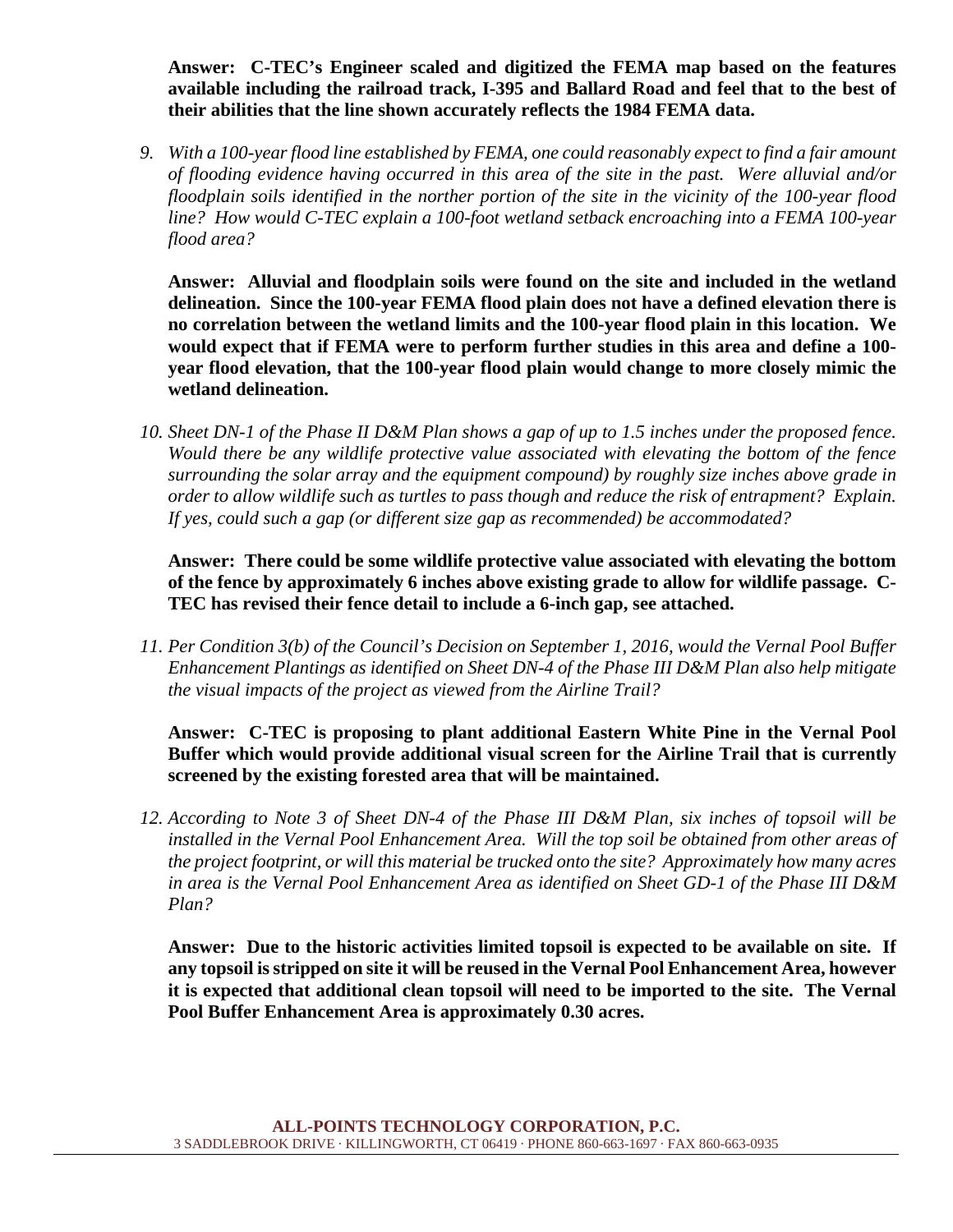*13. If the Phase II and Phase II D&M Plans are approved by the Council, approximately when would construction be completed? Provided the planned construction hours and days of the week, e.g. Monday through Friday 7:00 a.m. to 5:00 p.m.* 

## **Answer:****C-TEC is expecting to be completed with construction by April 30, 2017. The planned construction hours are Monday through Saturday from 7:00 a.m. to 7:00 p.m.**

Please feel free to contact me if you have any questions or require additional information.

Thank you for your consideration.

Sincerely,

Bradley J. Parsons, PE Project Manager

Enclosures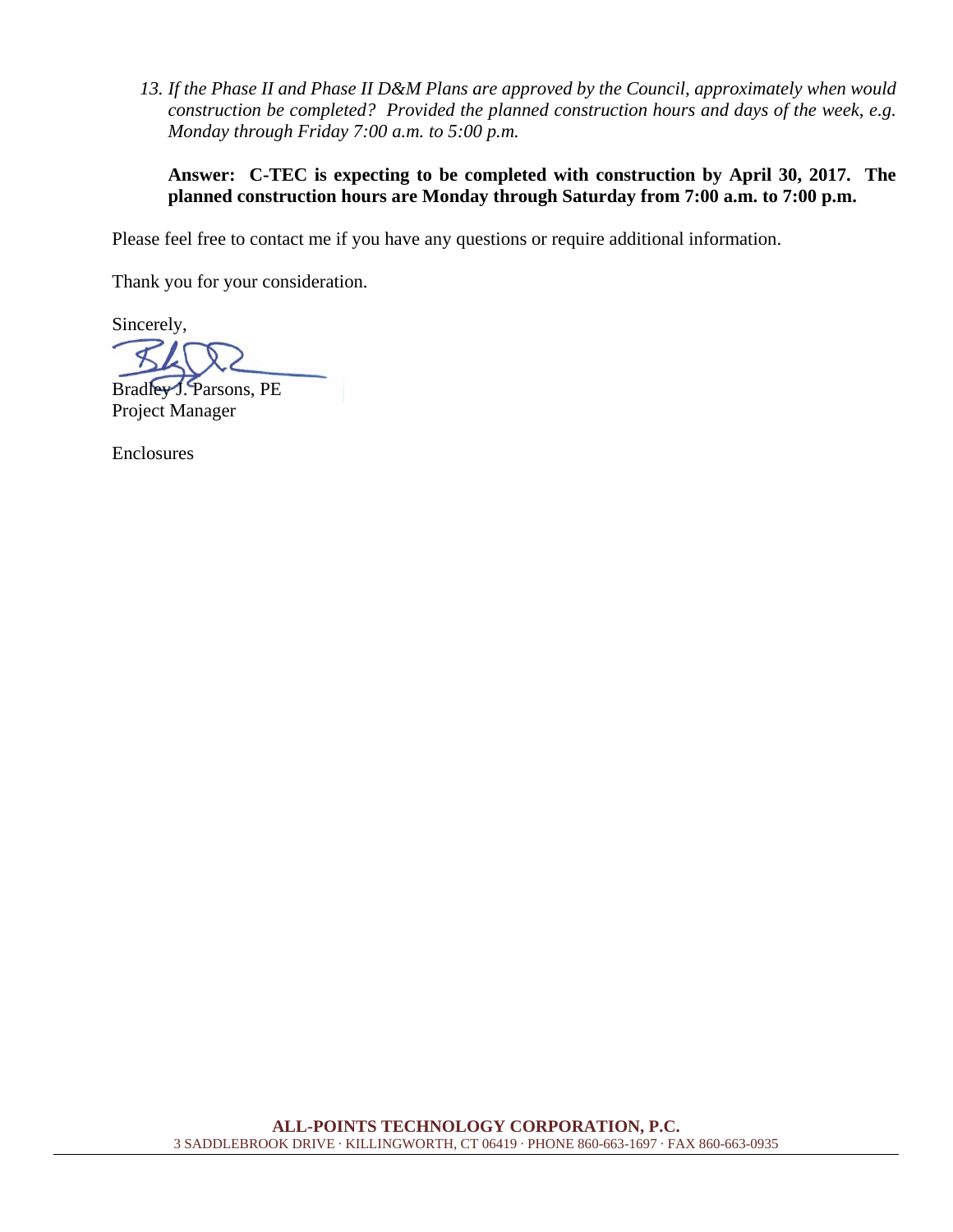

December 22, 2016

*Via U.S. Mail* 

Ken Beausoleil First Selectman Town of Thompson 815 Riverside Drive North Grosvenordale, CT 06255-0899

Re: Petition No. 1247 - C-TEC Solar, LLC petition for a declaratory ruling that no Certificate of Environmental Compatibility and Public Need is required for the proposed construction, maintenance, and operation of a 3.75 MW solar photovoltaic electric generating facility located at 1 Ballard Road, Thompson, Connecticut

Dear Mr. Beausoleil:

Enclosed please find the second and phase of the Development and Management ("D&M") Plan for the Connecticut Siting Council approved Project referenced above. We have enclosed one (15) reduced set of project plans for your review and comment to the Connecticut Siting Council by January 5<sup>th</sup>, 2017

Please feel free to contact the Connecticut Siting Council at 860-827-2935 or at siting.council@ct.gov if you have any questions or require additional information.

Sincerely,

Bradley J. Parsons, PE, PMP Project Manager

**Enclosures**